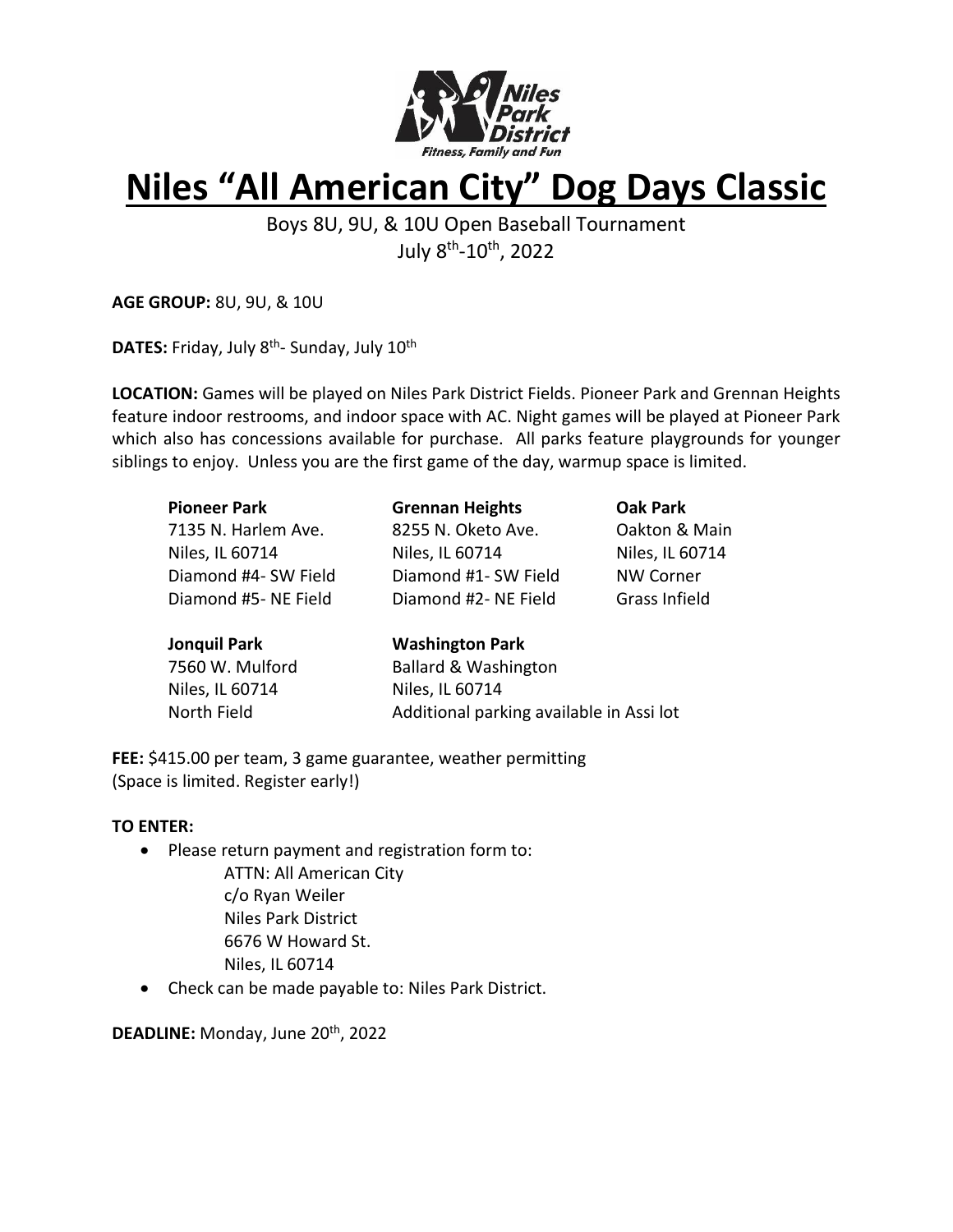#### **REFUND POLICY:**

- Teams choosing to withdraw before June  $20<sup>th</sup>$  are eligible for a full refund.
- $\bullet$  Teams choosing to withdraw June 21<sup>st</sup> or later will receive a partial refund.
- In the event of severe weather impacting the tournament, teams are eligible to receive a partial refund. Due to upfront tournament expenses, we will be unable to issue a full refund.

#### **AWARDS:**

- MVP Medals- Awarded to one player on opposing team after each game.
- 1<sup>st</sup> Place- Individual trophies awarded to each player. (Max 15)
- 2<sup>nd</sup> Place- Individual trophies awarded to each player. (Max 15)

# **DATES:**

- Friday & Saturday, July 8<sup>th</sup>-9<sup>th</sup>- Pool Play Games
- Saturday, July 9<sup>th</sup>-Sunday, July 10<sup>th</sup>-Single Elimination
	- $\circ$  Following pool play, teams will be seeded ex:  $1^{st}$ -8<sup>th</sup>. Seeding will be determined by a point system. In the event of a tie, teams will be placed based on head to head scores, total run differential, runs allowed, and runs scored.

# **WEBSITE:** [www.quickscores.com/niles-parks](http://www.quickscores.com/niles-parks)

# **ADDITIONAL NOTES:**

- IHSA will apply, except as modified for the tournament.
- Proof of Insurance and Official Team Roster will be collected at check-in. Birth certificates will not be collected, but must be available in the event of a challenge.
- Game balls and MVP awards will be provided at the start of each game.
- Each coach's packet will contain FREE Niles Park District passes for your players to enjoy!